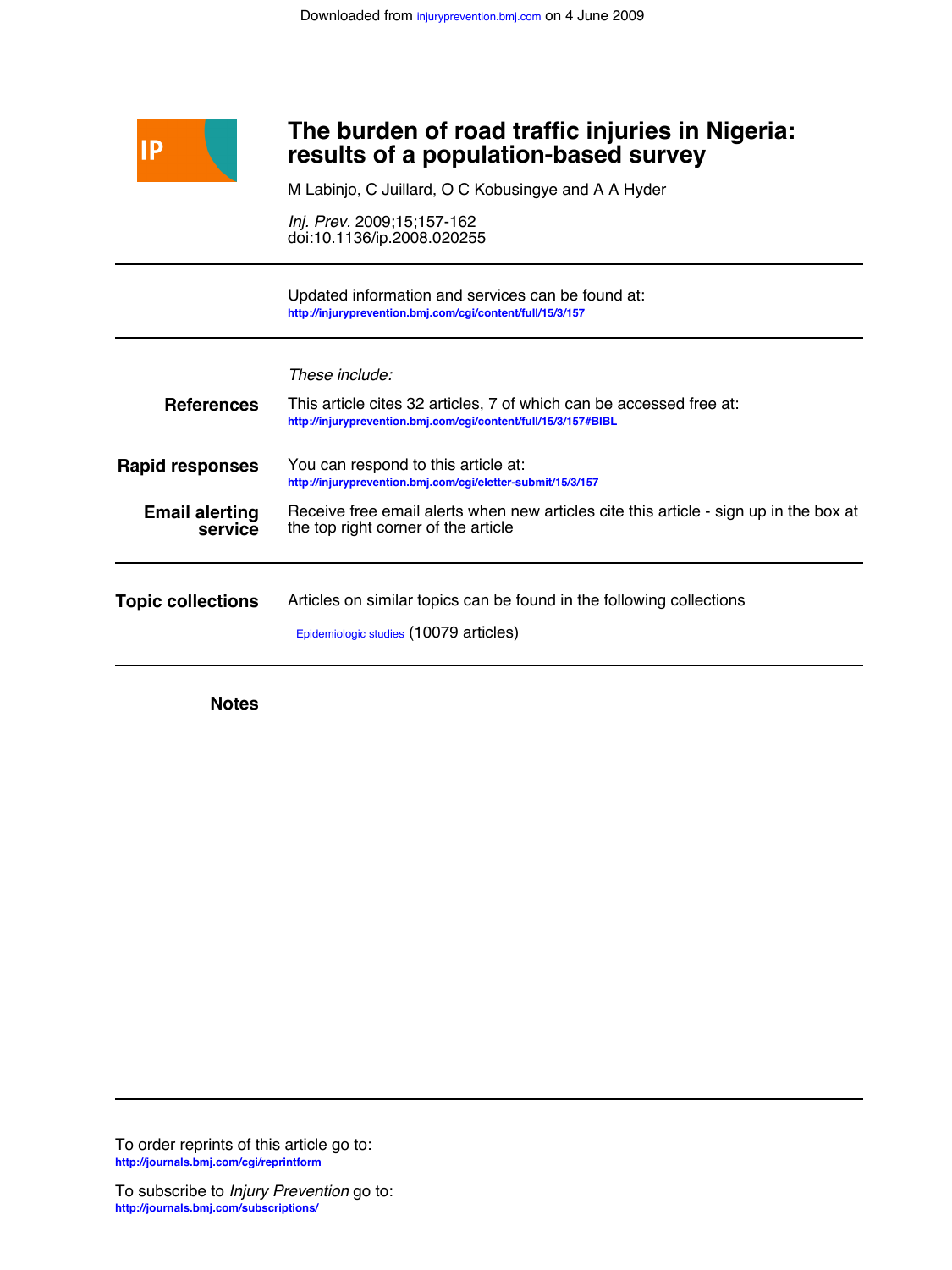# The burden of road traffic injuries in Nigeria: results of a population-based survey

M Labinjo,<sup>1</sup> C Juillard,<sup>2,3</sup> O C Kobusingye,<sup>4</sup> A A Hyder<sup>5</sup>

#### ABSTRACT

**Background:** Mortality from road traffic injuries in sub-Saharan Africa is among the highest in the world, yet data from the region are sparse. To date, no multi-site population-based survey on road traffic injuries has been reported from Nigeria, the most populated country in Africa.

**Objective:** To explore the epidemiology of road traffic injury in Nigeria and provide data on the populations affected and risk factors for road traffic injury.

**Design:** Data from a population-based survey using twostage stratified cluster sampling.

Subjects/setting: Road traffic injury status and demographic information were collected on 3082 respondents living in 553 households in seven of Nigeria's 37 states.

Main outcome measures: Incidence rates were estimated with confidence intervals based on a Poisson distribution; Poisson regression analysis was used to calculate relative risks for associated factors.

**Results:** The overall road traffic injury rate was 41 per 1000 population (95% CI 34 to 49), and mortality from road traffic injuries was 1.6 per 1000 population (95% CI 0.5 to 3.8). Motorcycle crashes accounted for 54% of all road traffic injuries. The road traffic injury rates found for rural and urban respondents were not significantly different. Increased risk of injury was associated with male gender among those aged 18–44 years, with a relative risk of 2.96 when compared with women in the same age range (95% CI 1.72 to 5.09,  $p<0.001$ ). **Conclusions:** The road traffic injury rates found in this

survey highlight a neglected public health problem in Nigeria. Simple extrapolations from this survey suggest that over 4 million people may be injured and as many as 200 000 potentially killed as the result of road traffic crashes annually in Nigeria. Appropriate interventions in both the health and transport sectors are needed to address this significant cause of morbidity and mortality in Nigeria.

Injuries are becoming recognised as a leading cause of global death and disability, with road traffic injuries (RTIs) being the greatest contributor. $1-5$ Injuries due to road traffic crashes are estimated to be the second leading cause of lost disabilityadjusted life-years (DALYs) in developing countries by 2020.<sup>6</sup> Mortality due to RTI in Africa is among the highest in the world, at 28.3 deaths per 100 000 population.4 7 The economic costs associated with RTIs in Africa were estimated to be US\$3.7 billion in 2000, translating to approximately 1–2% of each country's gross national product.<sup>89</sup>

According to the World Health Organization (WHO), RTIs ranked as the 11th leading cause of death and the 6th leading cause of DALYs lost in Nigeria for 2002, and constituted the leading cause

of death and DALYs lost from unintentional injuries.10 In the 1990s, the cost of RTIs for Nigeria was estimated to be  $>$ US\$25 million, an amount that is thought to have greatly increased in the past two decades.<sup>11</sup> Existing sources of injury information in Nigeria include hospital data and police records.12–20 Although hospital data are useful in revealing certain trends, the inferences that can be drawn from these results are limited, as both hospital and police data are subject to selection bias and do not allow estimation of the populationbased impact of RTIs.

Community-based survey data for RTIs are available for several other countries in sub-Saharan Africa, including one from Nigeria, but data are limited to one region of the country. $21-23$ This study sought to extend the information on RTIs in Nigeria beyond police and hospital data by performing a larger population-based household survey. The objectives of this study were: (1) to estimate incidence rates for RTIs in selected parts of Nigeria; and (2) to describe the population-based epidemiology of RTIs, especially in terms of gender, age and urban and rural distribution. This study is an attempt to test methods for community-based surveys for RTIs and to inform the work of those involved in national and international health in Nigeria.

#### **METHODS**

Nigeria is the most populous country in Africa, with an estimated 126 million inhabitants, and comprises a great diversity of climate and topography, with a mostly rural-dwelling population.<sup>24</sup> It is divided into six geopolitical zones, 37 states and multiple local government areas within each state. The survey was conducted in early 2006 in seven states: Lagos, Anambra, Rivers, Borno, Plateau, Kaduna and the Federal Capital Territory. These states range in population from 1 million (Federal) to 9 million (Lagos) and from a per capita household monthly income of US\$7.50 and official poverty rate of 88% (Borno) to US\$36.00 and 70% (Lagos).<sup>25</sup> The main rationale for the selection of these areas was to ensure representation from each of the six geopolitical zones in the country: South-West, South-East, South-South, North-Central, North-East, North-West.

The survey sample was drawn from an existing sampling frame, the National Integrated Survey of Households sample design, run by the National Bureau of Statistics in Nigeria. A two-stage stratified, cluster sampling was used, with a power analysis for a cross-sectional survey at the 95% confidence level. Assuming an RTI rate of 0.04, a precision within 5%, and an average household size

<sup>1</sup> World Health Organization Abuja, Nigeria; <sup>2</sup> Johns Hopkins Bloomberg School of Public Health, Baltimore, Maryland, USA; <sup>3</sup> UCLA Department of Surgery, Los Angeles, California, USA; <sup>4</sup> World Health Organization Regional Office for Africa, Brazzaville, Congo; <sup>5</sup> International Injury Research Unit, Department of International Health, and Center for Injury Research and Policy, Johns Hopkins Bloomberg School of Public Health, Baltimore, Maryland, USA

Correspondence to: Dr A A Hyder, Johns Hopkins Bloomberg School of Public Health, 615 North Wolfe Street, Suite E-8132, Baltimore, MD 21205, USA; ahyder@jhsph.edu

Accepted 6 January 2009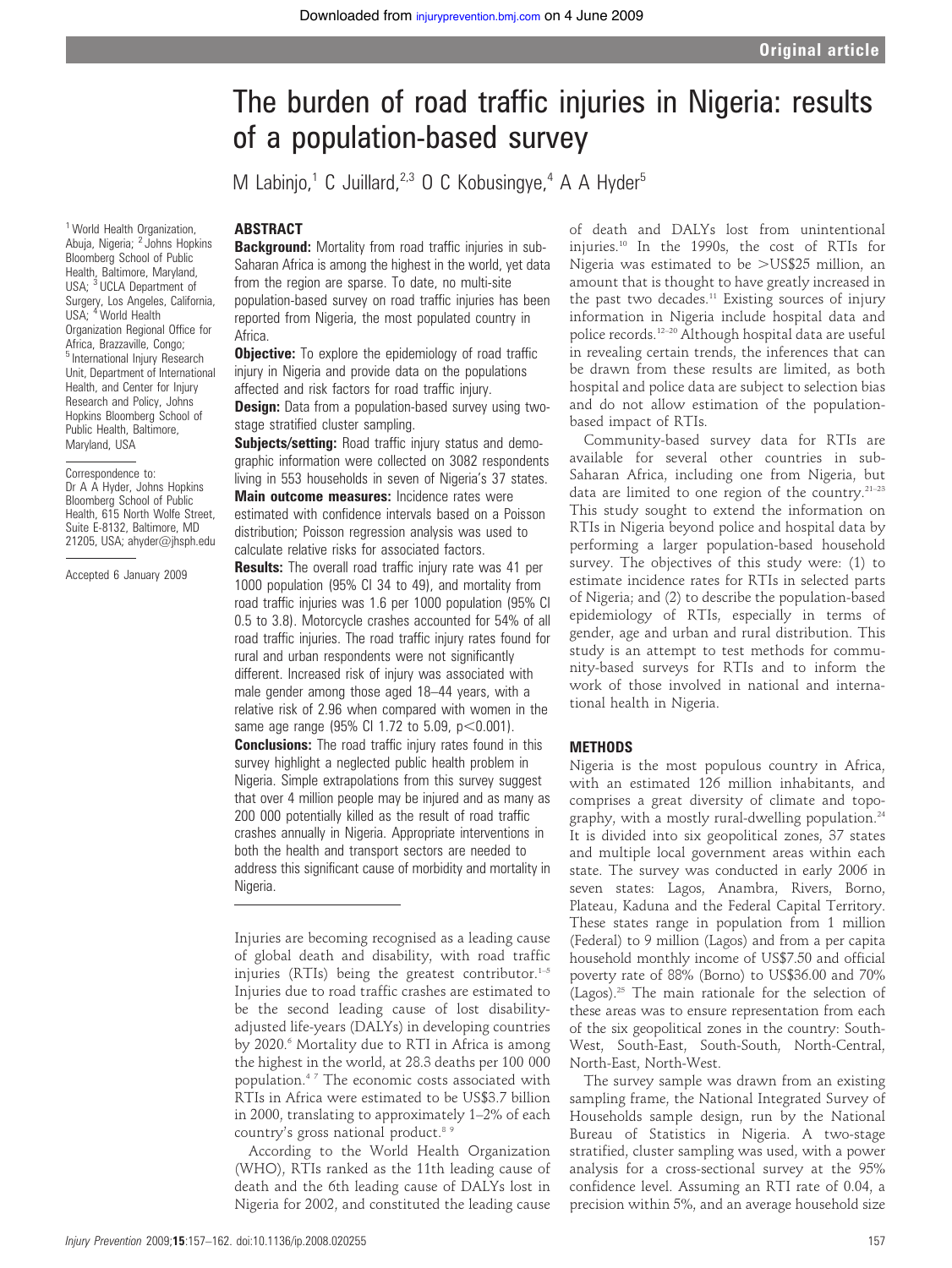| <b>Table 1</b> Demographic data for survey sample population ( $n = 3082$ ) |  |  |  |
|-----------------------------------------------------------------------------|--|--|--|
| and Nigerian population                                                     |  |  |  |

|                     | Survey $(n = 3082)$ | Nigeria* |
|---------------------|---------------------|----------|
| Gender (%)          |                     |          |
| <b>Male</b>         | 50.91               | 49.64    |
| Female              | 49.09               | 50.36    |
| Years of age (%)    |                     |          |
| $<$ 5               | 14.55               | 16.6     |
| $5 - 17$            | 36.75               | 53.6+    |
| $18 - 29$           | 21.93               |          |
| $30 - 44$           | 17.59               | 14.8     |
| $45 - 59$           | 3.79                | 9        |
| $\geq 60$           | 5.4                 | 6        |
| Sector (%)          |                     |          |
| Rural               | 39.49               | 65.41    |
| Urban               | 60.51               | 34.59    |
| Education (%)       |                     |          |
| No formal education | 30.18               | 38.4+    |
| Pre-primary         | 7.04                |          |
| Some primary        | 19.34               | 22.72    |
| Completed primary   | 9.9                 | 8.99     |
| Some secondary      | 13.3                | 15.62    |
| Completed secondary | 14.28               | 7.64     |
| Post-secondary      | 5.97                | 5.28     |
| Marital status (%)  |                     |          |
| Never married       | 64.11               | 31.88    |
| Currently married   | 33.1                | 61.53    |
| Separated/divorced  | 0.75                | 2.57     |
| Widowed             | 1.85                | 1.81     |

\*From the 2003 Nigerian Demographic and Health Survey.

{Data from 2003 Demographic and Health Survey: age only available in increments of 5 years; no formal education and pre-primary only available as collapsed single category, ''no education.''

of five people, a sample size of 330 individuals (66 households) per state was calculated. In order to account for possible low response rates, the number of households per state was increased to 80, yielding a total estimate of 560 households and 2880 individuals. Four enumeration areas—two rural and two urban—were selected randomly within each of two local government areas in seven states, totalling eight enumeration areas for each state. The enumeration area was the primary sampling unit for the survey from which 10 households were randomly selected using the existing sampling frame of the National Bureau of Statistics. All residents of the 80 households in each state were included in the study.

Data were collected through household interviews using questionnaires adapted from household injury surveys previously implemented in Ghana and Uganda.21 22 Pilot interviews were carried out in areas not included in the survey, before the implementation of the survey, and questions were refined on the basis of cultural sensitivity. In each of Nigeria's states, up to 40 languages may be spoken, therefore questionnaires were written in English and orally translated into local languages by the interviewers. The most commonly used languages were: English, Yoruba, Hausa, Ijaw, Ikwere and Pidgin. The surveys were administered by experienced local translators from the National Bureau of Statistics. A 2-day training of master trainers was held first, and then each master trainer conducted a 2-day workshop to train interviewers for the field work and translation. Quality control was achieved by designated state coordinators via on-the-job supervision, random spot checks of completed questionnaires, and on-site interviews ensuring accuracy of translation.

Interviews were obtained from the head of the household, who served as proxy respondent for people less than 18 years of age, the legal age of adulthood in Nigeria. Demographic information was collected for every person, including age, gender, education, marital status, occupation and rural/urban status. RTI was defined as any physical body damage resulting from a motor vehicle crash, being hit by a motor vehicle, or other transport mechanism in the past 12 months. Injuries were categorised by severity; for the purposes of this analysis, ''severe'' injuries were defined as any injury requiring hospitalisation or resulting in permanent disability. Otherwise injuries were defined as ''slight''. In addition, the mechanism of injury, time of day, location, part of body injured, disability, treatment and cost data were collected. During pretesting of the questionnaire, it was found that there were negative cultural perceptions associated with asking about a death within 30 days of the event. These cultural issues were not relevant when death was discussed in terms of where it occurred. For this reason, mortality from RTI was counted if a death occurred at the scene of the crash, on arrival at the hospital, or before discharge from the hospital only. As restricting death events to these criteria would underestimate the number of deaths due to RTI, this definition was felt to be a reasonable pragmatic adjustment.

The data were entered in Epi-Info, edited and converted into Stata 10.0 statistical software for analysis. Univariate and bivariate analyses were performed for all demographic characteristics and injury responses, and incidence rates for age, gender, educational status and rural/urban designation were generated. Corresponding standard errors were calculated and multiple regression analysis was performed using a Poisson distribution, with an adjustment for potential clustering effects by household.26 Multivariate logistic regression analysis was also conducted, and the estimations were found to be robust and consistent through both methods. Only the results of the Poisson regression are reported here. An additional analysis was performed that included an interaction term between age and gender to explore potential effect modification between male gender, which has been associated with an increased risk of RTI, and age.

Annual numbers of events for the country were calculated using 126 million as the total population of Nigeria, as reported in the 2003 Demographic and Health Survey.<sup>24</sup> This community survey was jointly conducted and approved by the Nigerian Office of WHO and the Nigerian Ministry of Health. Anonymous, secondary, deidentified data were shared with authors at the International Injury Research Unit, Department of International Health, Johns Hopkins University for joint analysis.

#### RESULTS

The actual number of households that responded was 553, resulting in a total of 3082 individual respondents, a household response rate of 98.8%. Among the respondents, 50.9% were male, 60.5% lived in urban areas, and the mean (SD) age of study subjects was 22.5 (18) years, with the majority (36.8%) in the 5–17-year age range. The breakdown of the survey population was largely similar to the Nigerian population, except for the proportion married and geographical distribution; this study had a higher representation of urban residents, as well as participants who responded ''never married'' (table 1).

Of the 3082 people included, 348 (11.3%) reported having any injury in the previous 12 months, and 127 of them reported an RTI (table 2). For all injuries, the estimated injury rate was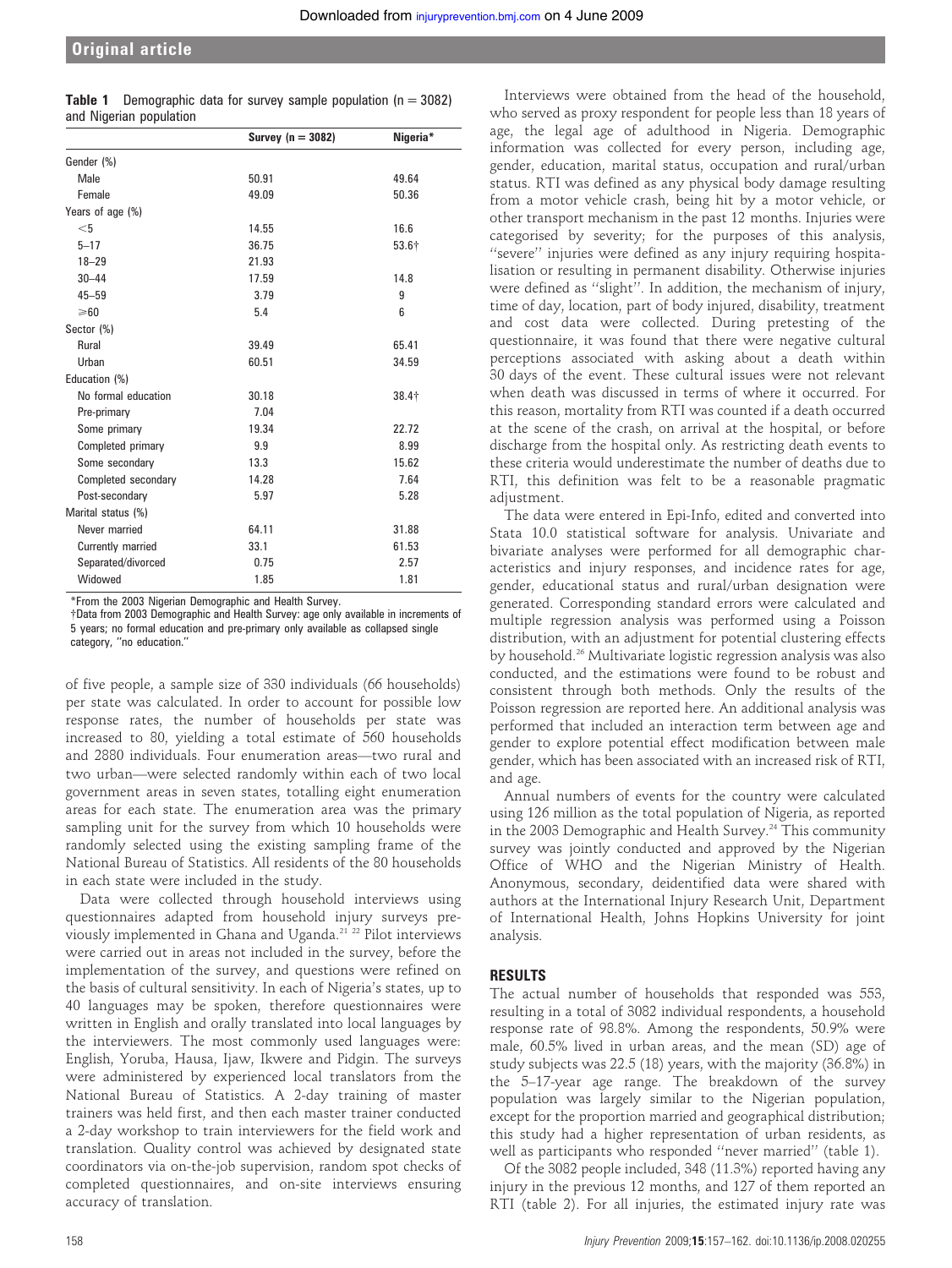Table 2 Incidence of road traffic injury (RTI) in Nigeria based on survey data

|             |      | All injury    |                  | <b>RTI</b> |                  |  |  |
|-------------|------|---------------|------------------|------------|------------------|--|--|
|             | No   | <b>Number</b> | <b>Rate/1000</b> | Number     | <b>Rate/1000</b> |  |  |
| Age (years) |      |               |                  |            |                  |  |  |
| $0 - 17$    | 1502 | 118           | 78.6             | 34         | 22.6             |  |  |
| $18 - 44$   | 1157 | 176           | $152.1*$         | 69         | $59.6*$          |  |  |
| $\geq 45$   | 423  | 54            | $127.7*$         | 24         | $56.7*$          |  |  |
| Gender      |      |               |                  |            |                  |  |  |
| Male        | 1569 | 217           | 138.3†           | 89         | $56.7+$          |  |  |
| Female      | 1513 | 131           | 86.6†            | 38         | $25.1+$          |  |  |
| Residence   |      |               |                  |            |                  |  |  |
| Rural       | 1217 | 142           | 116.7            | 45         | 37               |  |  |
| Urban       | 1865 | 206           | 110.5            | 82         | 44               |  |  |
| Overall     | 3082 | 348           | 112.9            | 127        | 41.2             |  |  |

\*Significant to the  $p<0.02$  level when compared with age group 0–17 years as reference group in a Bonferroni analysis.

 $\dagger$ Significant to the p<0.01 level in an unadjusted bivariate analysis.

112.9 per 1000 population (95% CI 101.4 to 125.4), and the estimated annual RTI rate was 41.2 per 1000 population (95% CI 34.3 to 49.0). The rate of RTI for men of all ages was significantly higher than that of women (table 2). The RTI rate was higher, but not significantly so, in rural areas than urban areas.

The mean (SD) age of people who had an RTI was 29.4 (15.9) years, which differed significantly ( $p<0.001$ ) from the mean age of their uninjured counterparts (22.2 (18) years). The age group with the highest reported rate of RTI was 18–44 years, comprising 54.3% of all reported RTIs and an estimated annual rate of 59.6 per 1000 population (95% CI 46.4 to 75.5). Five deaths due to RTIs were reported, reflecting an annual death rate of 1.6 per 1000 population (95% CI 0.5 to 3.8), and an estimated case fatality ratio of 3.94% (95% CI 1.29% to 9.19%).

The most common location of RTIs was paved roads (accounting for 72.4%), followed by at or near the home (table 3). The lower extremities were the most commonly injured body part (47.2%), followed by the upper extremities. The most common road user category reported for RTIs was motorcyclists (54.3%), with pedestrians contributing 11.8% (table 3). Although private vehicles were the most commonly involved single type of vehicle (37.4%), if public buses and taxis are combined, these commercial vehicles comprised nearly half of those involved. Seventy (55.6%) RTIs were considered ''slight'', and 53 (42.1%) were considered ''serious'' or resulted in disability.

When not stratified by gender, membership in the 18–44-year age group was associated with a relative risk (RR) of RTI of 2.15, and the  $\geq$ 45-year group was associated with a relative risk of 2.46, compared with the reference group of 0–17 years (table 4). In an adjusted analysis (table 4), male gender was associated with an increased risk of RTI ( $RR = 2.04$ ). When an interaction term was included for age and gender, the risk associated with male gender was found to be limited to the 18–44-year age group (RR 2.96) compared with women in the same age range.

Educational status was also evaluated, and people who replied that they had ''some secondary'' schooling or had ''completed secondary'' school contributed the greatest proportion of RTIs (28% for each group). When compared with the reference group of ''no formal education'' in the adjusted analysis, the group with ''some secondary'' education had a RR for RTI of 4.09. Of

|                     | <b>Table 3</b> Epidemiological characteristics of road traffic |  |  |
|---------------------|----------------------------------------------------------------|--|--|
| injuries in Nigeria |                                                                |  |  |

| Characteristic                       | <b>Number</b> | <b>Proportion</b>        |
|--------------------------------------|---------------|--------------------------|
| Location ( $n = 127$ )               |               |                          |
| Paved road                           | 92            | 72.44                    |
| Home                                 | 17            | 13.39                    |
| Unpaved road                         | 14            | 11.02                    |
| Paved intersection                   | 4             | 3.15                     |
| Body part injured ( $n = 127$ )      |               |                          |
| Lower extremity                      | 60            | 47.24                    |
| Upper extremity                      | 30            | 23.62                    |
| Head or neck                         | 27            | 21.26                    |
| Chest                                | 5             | 3.94                     |
| Abdomen                              | 3             | 2.36                     |
| Spinal cord                          | 2             | 1.57                     |
| Road user category ( $n = 127$ )     |               |                          |
| Motorcyclists                        | 69            | 54.33                    |
| Motor vehicle users                  | 38            | 29.92                    |
| Pedestrians                          | 15            | 11.81                    |
| Pedal cyclists                       | 5             | 3.94                     |
| Role of injured person ( $n = 114$ ) |               |                          |
| Passenger                            | 86            | 75.44                    |
| Self-driver                          | 20            | 17.54                    |
| Professional driver                  | 8             | 7.02                     |
| Missing                              | 13            |                          |
| Type of vehicle ( $n = 107$ )        |               |                          |
| Private car                          | 40            | 37.38                    |
| Commercial bus or lorry              | 29            | 27.1                     |
| Other                                | 21            | 19.63                    |
| Taxi                                 | 17            | 15.89                    |
| Missing                              | 20            | $\overline{\phantom{0}}$ |
| Injury severity ( $n = 126$ )        |               |                          |
| Slight                               | 70            | 55.56                    |
| Serious or disability                | 53            | 42.06                    |
| Death                                | 3             | 2.38                     |
| <b>Missing</b>                       | 1             | $\overline{\phantom{0}}$ |

the remaining categories, the groups who responded that they had completed ''primary'', ''secondary'' and ''post-secondary'' education were also associated with a significantly increased risk of RTI in the adjusted analysis (table 4).

#### **DISCUSSION**

In Nigeria, a country that has been undergoing an epidemiological transition, increasing unease regarding the contribution of RTIs has been documented since the mid 1980s.<sup>27-30</sup> This paper represents the results of one of the first multi-state household surveys on RTIs carried out in Nigeria. Although hospital data are valuable, it is reasonable to suspect that a large proportion of injuries are not captured by hospital data.<sup>23 31 32</sup> Performing a population-based survey in this context provides an opportunity to assess RTIs that are potentially not represented in hospital data. The estimated RTI rate in Nigeria was 41 per 1000 population, which approximates the overall RTI rate from the community survey carried out in Uganda (38.9 per 1000 person-years), but is more than the rate reported from Tanzania  $(5.98 \text{ per } 1000 \text{ population})$ .<sup>21 33</sup> The Tanzania study methodology may account for this difference, as fatal RTIs or RTIs resulting in restriction of activity lasting less than 1 day were not included.

The age group most affected by RTI in this survey was 18–44 years, which reaffirms the findings from community surveys performed in much of the developing world.<sup>7 21 22 34</sup> Also, male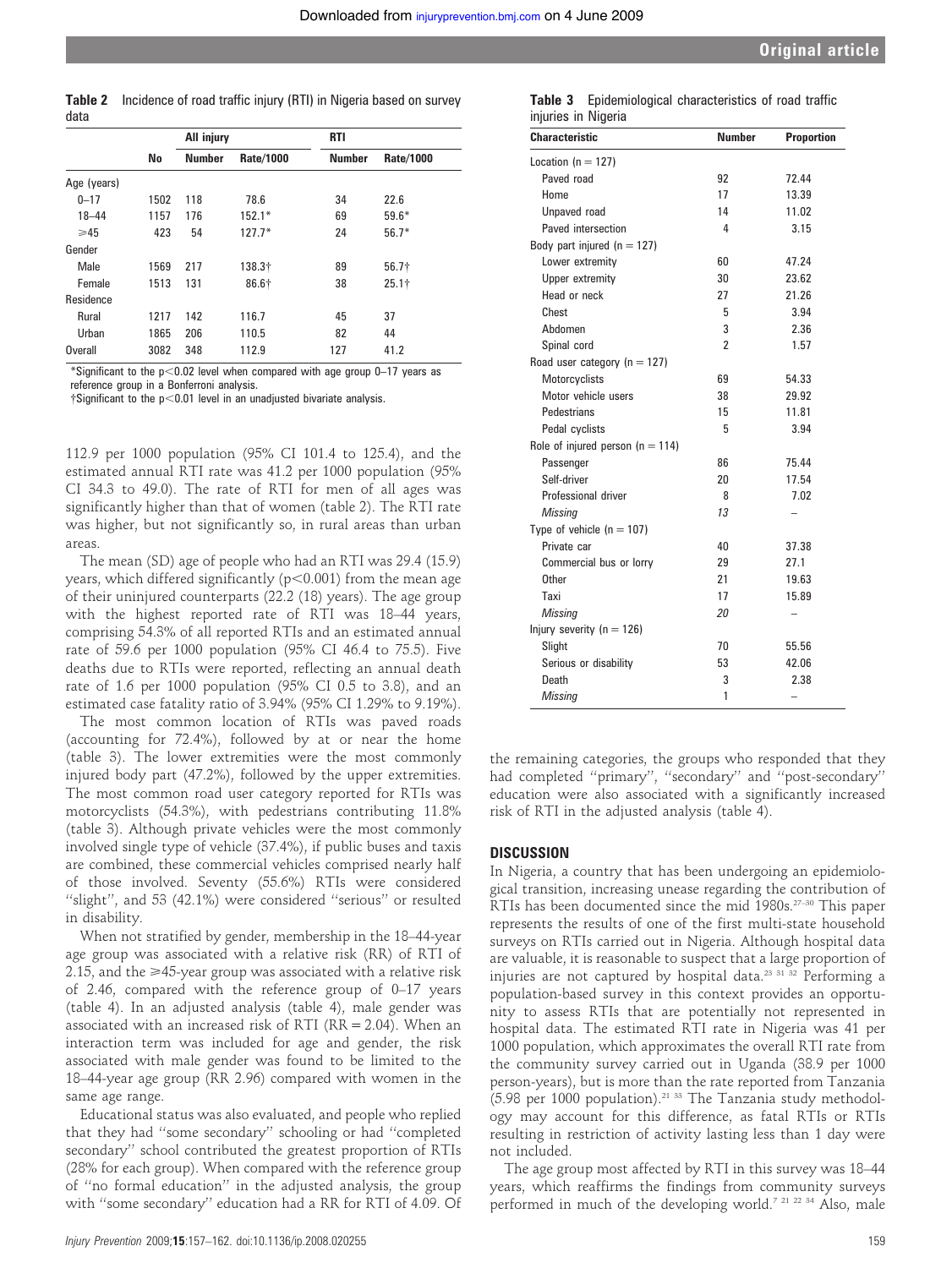#### Original article

|                                    | <b>Relative risk for RTI</b> |                |                     |         |
|------------------------------------|------------------------------|----------------|---------------------|---------|
|                                    | Unadjusted (95% CI)          | <b>p</b> Value | Adjusted (95% CI)   | p Value |
| Age (years)                        |                              |                |                     |         |
| $0 - 17$                           | Referent $(RR = 1)$          |                | Referent $(RR = 1)$ |         |
| $18 - 44$                          | 2.63 (1.75 to 3.97)          | < 0.001        | 2.15 (1.36 to 3.39) | 0.001   |
| 45 and older                       | 2.51 (1.49 to 4.23)          | 0.001          | 2.46 (1.44 to 4.18) | 0.001   |
| Gender                             |                              |                |                     |         |
| Female                             | Referent $(RR = 1)$          |                | Referent $(RR = 1)$ |         |
| Male                               | 2.26 (1.54 to 3.30)          | < 0.001        | 2.04 (1.46 to 2.85) | < 0.001 |
| Urban/rural status                 |                              |                |                     |         |
| Rural                              | Referent $(RR = 1)$          |                | Referent $(RR = 1)$ |         |
| Urban                              | 1.19 (0.83 to 1.71)          | 0.351          | 1.12 (0.78 to 1.61) | 0.553   |
| Education                          |                              |                |                     |         |
| No formal education                | Referent $(RR = 1)$          |                | Referent $(RR = 1)$ |         |
| Pre-primary                        | $1.07$ (0.36 to 3.20)        | 0.902          | 1.53 (0.52 to 4.56) | 0.441   |
| Some primary                       | 1.46 (0.72 to 2.96)          | 0.29           | 2.04 (0.93 to 4.49) | 0.076   |
| Completed primary                  | 4.19 (2.20 to 7.98)          | < 0.001        | 3.3 (1.79 to 6.08)  | < 0.001 |
| Some secondary                     | 3.97 (2.15 to 7.34)          | < 0.001        | 4.09 (2.24 to 7.45) | < 0.001 |
| Completed secondary                | 3.7 (2.00 to 6.84)           | < 0.001        | 2.62 (1.33 to 5.15) | 0.005   |
| Post-secondary                     | 4.42 (2.16 to 9.06)          | < 0.001        | 2.8 (1.22 to 6.44)  | 0.015   |
| Age analysis with interaction term |                              |                |                     |         |
| Females 0-17                       |                              |                | Referent $(RR = 1)$ |         |
| Males $0-17$                       |                              |                | 1.52 (0.74 to 3.12) | 0.255   |
| Females 18-44                      |                              |                | Referent $(RR = 1)$ |         |
| Males 18-44                        |                              |                | 2.96 (1.72 to 5.09) | < 0.001 |
| Females $\geq 45$                  |                              |                | Referent $(RR = 1)$ |         |
| Males $\geq 45$                    |                              |                | 1.11 (0.48 to 2.58) | 0.811   |

|                                            |  |  |  |  |  |  | <b>Table 4</b> Relative risk for road traffic injury (RTI) by age, gender and education status (unadjusted and |  |
|--------------------------------------------|--|--|--|--|--|--|----------------------------------------------------------------------------------------------------------------|--|
| adjusted analyses), Nigeria ( $n = 3082$ ) |  |  |  |  |  |  |                                                                                                                |  |

gender was associated with an increased risk of RTI in this survey, consistent with findings from previous studies and attributed to potential increased freedom of mobility given to men in these settings, primarily for economic purposes.<sup>4 35 36</sup> However, the increased risk of RTI in men was found to be concentrated in those aged 18–44 years. There was no significant gender difference in risk of RTI in the 0–17-year age group, indicating that males of this age group may not have the same increased exposure to RTI risk as their older counterparts.

The RTI rate in the Nigerian rural population was 37 per 1000 population per year, which is higher than that reported in the only other community-based survey on injury carried out in Nigeria: 25 per 1000 population per year.<sup>23</sup> One possible explanation for this discrepancy is that the survey carried out by Olawale and Owoaje<sup>23</sup> was restricted to one rural, homogeneous community, whereas that described in the present report consisted of rural communities sampled from seven different states throughout Nigeria. The difference may also be due to methodological reasons, including sampling strategy and length of recall used. The results of this survey did not show any significant difference between RTI rates in urban and rural Nigerian populations. In contrast, the transport-related injuries in the Tanzanian urban population was found to be four times that of the rural population, and, in Uganda, the urban population was more often affected by RTIs than their rural counterparts.21 33 Interestingly, the RTI rates found in the rural population in Ghana (38 per 1000 population per year) were higher than in the urban population (22 per 1000 population per  $year)$ .<sup>22</sup>

Motorcycle injuries accounted for more than half of RTIs reported  $(54%)$  in this survey. Olawale and Owoaje<sup>23</sup> also reported that motorcycle injuries accounted for the majority of RTIs in their community survey. Prior hospital data reported from Nigeria reflect a much lower contribution to RTIs by motorcycles, ranging from 10.3% to 19%,<sup>29 37</sup> while, in Tanzania, the proportion of RTIs attributable to motorcycles was 18.7%.<sup>33</sup> The reason for the higher proportion of motorcycle involvement in RTIs found in this survey merits further exploration but may be due to an increasing use of motorcycles in Africa.

This report represents a higher estimate of annual mortality due to RTI than previously found for a part of Nigeria, at 1.6 per 1000 population. WHO reported 0.27 deaths due to RTI per 1000 population in 2002 using regional data.<sup>10</sup> The Nigerian Federal Road Safety Commission estimated that 4519 deaths occurred in 2005, a decrease from 5777 in 2004, yielding an estimated mortality of 0.036 and 0.046 per 1000 population for 2005 and 2004, respectively.<sup>38</sup> WHO estimates are influenced by the quality of regional data around 2000–01 and are for the whole population of Nigeria. Road safety commissions tend to rely on police statistics, which have been noted for underreporting of RTI cases in low-income countries.<sup>39 40</sup>

The use of an English survey with translations performed by experienced and trained interviewers has been used in Nigeria<sup>23</sup> and Pakistan.<sup>34</sup> This may have caused some misunderstanding in respondents; however, it is likely that this would result in under-reporting of events, and thus underestimation of rates reported here. This study relied on a 12-month recall period, which has been shown to result in under-reporting of less serious injuries because of a "memory decay" phenomenon,<sup>41</sup> although severe injuries are thought to be consistently reported up to 12 months. The net effect of this bias would result in some underestimation of less serious RTIs, but was consistent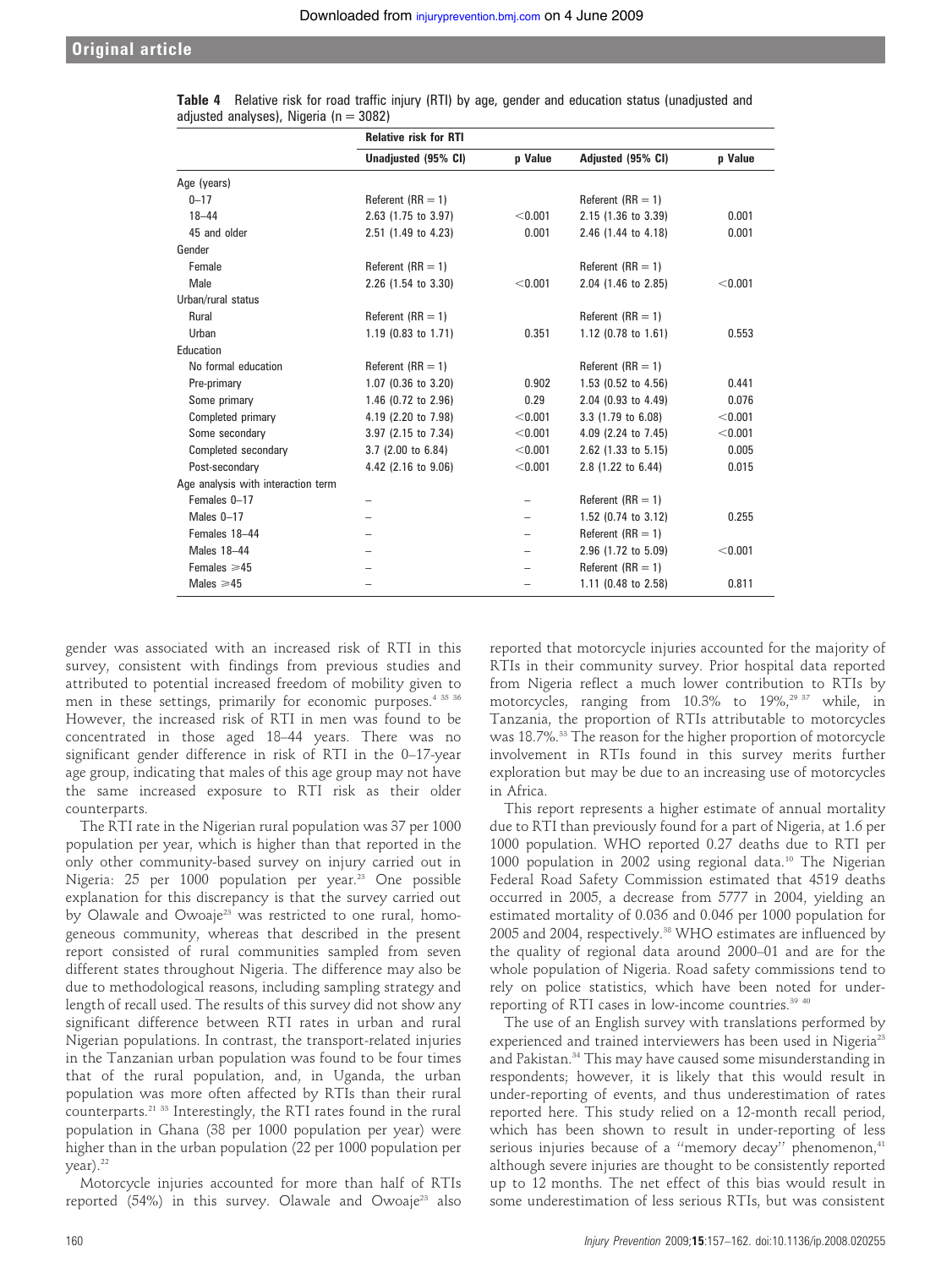#### What is already known on this topic

- $\triangleright$  Road traffic injuries are an increasing cause of death and disability in developing countries.
- Mortality due to road traffic injuries in sub-Saharan Africa is among the highest in the world.

#### What this study adds

- $\blacktriangleright$  The population burden of road traffic injury is high in Nigeria, at 41 per 1000 population (95% CI 34 to 49).
- $\triangleright$  Surprisingly, motorcycle injuries comprise over half of road traffic injuries in this sample.
- There was no significant difference in the estimated road traffic injury rates of urban and rural populations in Nigeria.

with the focus of the survey on consequential injuries. However, a review of injury reports by month indicated that 44% of injuries were reported in the most recent 6 months and the rest in the next half of the 12-month period, reflecting that there was no sharp fall in monthly recall within the time period. Whereas  $~60\%$  of the Nigerian population lives in rural areas, the reverse is represented in this survey population—an artefact of the sampling technique used in the study and an overrepresentation of the urban population. This may have resulted in the bulk of significant difference between rural and urban RTI rates. It may have also affected the distribution of education and marital status (table 1) in the sample used in this study.

Initially, a fatality was defined as a death within 30 days of an RTI, but respondents in certain parts of the surveyed areas were very sensitive to a discussion of death in this time period during pilot testing. As a result, the definition had to be revised to death on the scene or in the hospital, and this may have resulted in under-reporting of deaths in the survey. The study also provides limited classification of injury severity and treatment consequences for injury. Although designed to capture information from a representation of Nigeria's diverse geopolitical zones, this survey is not nationally representative. Although the sample size allows estimation of RTI incidence rates, the study was not powered to look at disaggregated analysis by gender, age and educational status.

This survey suggests that the morbidity and mortality caused by RTIs in Nigeria may be much higher than previously appreciated. Given the number of Nigerian lives that are potentially affected and lost by RTIs on an annual basis, improved prevention measures, prioritisation of policy measures, and further exploration of accurate methods of injury surveillance are strongly warranted.

Acknowledgements: We thank Malecki Khayesi from WHO-Geneva, for his assistance and kind comments on earlier drafts of this paper, and Isiaka Olarewaju, for his guidance on the project's preliminary statistical analysis.

Funding: The study design and data collection were funded by the Africa Regional Office of the World Health Organization.

#### Competing interests: None.

**Contributors:** ML was responsible for the study design, survey development, data collection and outline of paper. CJ analysed data and wrote the first draft of the paper. OCK assisted with the study design and data collection. AAH guided the study design, data analysis, edited all drafts, and approved the final manuscript.

#### **REFERENCES**

- 1. WHO Department of Injuries and Violence Prevention. The injury chart book: a graphical overview of the global burden of injuries. Geneva: World Health Organization, 2002.
- 2. WHO Department of Measurement and Health Information. Statistical annex of the world health report 2004. Geneva: World Health Organization, 2004.
- 3. Peden M. Global collaboration on road traffic injury prevention. Int J Inj Contr Saf Promot 2005;12:85–91.
- 4. Peden M, Scurfield R, Sleet D, et al. World report on road traffic injury prevention. Geneva: World Health Organization, 2004.
- 5. Bartlett SN. The problem of children's injuries in low-income countries: a review. Health Policy Plan 2002;17:1-13.
- 6. Murray CJ, Lopez AD. Regional patterns of disability-free life expectancy and disability-adjusted life expectancy: global Burden of Disease Study. Lancet 1997;349:1347–52.
- 7. **Ameratunga S, Hijar M, Norton R. Road-traffic injuries: confronting disparities to** address a global-health problem. Lancet 2006;367:1533–40.
- 8. Nantulya VM, Reich MR. Equity dimensions of road traffic injuries in low- and middle-income countries. Inj Control Saf Promot 2003;10:13–20.
- 9. **Jacobs G,** Aaron-Thomas A, Astrop A. Estimating global road fatalities. TRL report 445: Crowthorne: Transport Research Laboratory, 2000.
- 10. WHO. Summary tables for mortality and disability adjusted life years for all member countries in 2002. Geneva: World Health Organization, 2004.
- 11. **Asogwa SE.** Road traffic accidents in Nigeria: a review and a reappraisal. Accid Anal Prev 1992:24:149-55.
- 12. **Elechi EN,** Etawo SU. Pilot study of injured patients seen in the University of Port Harcourt Teaching Hospital, Nigeria. Injury 1990;21:234–8.
- 13. **Adesunkanmi AR,** Oginni LM, Oyelami OA, et al. Road traffic accidents to African children: assessment of severity using the injury severity score (ISS). Injury 2000;31:225–8.
- 14. **Ehikhamenor EE,** Ojo MA. Comparative analysis of traumatic deaths in Nigeria. Prehosp Disaster Med 2005;20:197-201.
- 15. Thanni LO, Kehinde OA. Trauma at a Nigerian teaching hospital: pattern and documentation of presentation. Afr Health Sci 2006;6:104-7.
- 16. Balogun JA, Abereoje OK. Pattern of road traffic accident cases in a Nigerian
- university teaching hospital between 1987 and 1990. J Trop Med Hyg 1992;95:23-9. 17. **Osime OC,** Ighedosa SU, Oludiran OO, et al. Patterns of trauma deaths in an accident
- and emergency unit. Prehosp Disaster Med 2007;22:75–8. 18. **Oji C.** Jaw fractures in Enugu, Nigeria, 1985-95. Br J Oral Maxillofac Surg 1999;37:106–9.
- 19. **Akinpelu OV,** Amusa YB, Komolafe EO, et al. Challenges in management of chronic suppurative otitis media in a developing country. J Laryngol Otol 2008;122:16-20.
- 20. **Afuwape 00,** Alonge TO, Okoje VM. Pattern of the cases seen in the accident and emergency department in a Nigerian tertiary hospital over a period of twelve months. Niger Postgrad Med J 2007;14:302–5.
- 21. Kobusingye O, Guwatudde D, Lett R. Injury patterns in rural and urban Uganda. Inj Prev 2001:**7**:46-50.
- Mock CN, Abantanga F, Cummings P, et al. Incidence and outcome of injury in Ghana: a community-based survey. Bull World Health Organ 1999;77:955-64.
- 23. Olawale OA, Owoaje ET. Incidence and pattern of injuries among residents of a rural area in South-Western Nigeria: a community-based study. BMC Public Health 2007;7:246.
- 24. National Population Commission and ORC Macro. Nigeria demographic and health survey 2003. Calverton, MD: National Population Commission and ORC Macro, 2004.
- 25. National Bureau of Statistics, Federal Republic of Nigeria. Annual abstract of statistics. Garki-Abuja: National Bureau of Statistics, 2006.
- 26. **Kuhn L,** Davidson LL, Durkin MS. Use of Poisson regression and time series analysis for detecting changes over time in rates of child injury following a prevention program. Am J Epidemiol 1994;140:943-55.
- 27. **Ezenwa AO.** Prevention and control of road traffic accidents in Nigeria.  $J R Soc$ Health 1986;106:25–6, 29.
- 28. Oluwasanmi AJ. Road accident trends in Nigeria. Accid Anal Prev 1993;25:485-7.
- 29. Aganga AO, Umoh JU, Abechi SA. Epidemiology of road traffic accidents in Zaria, Nigeria. J R Soc Health 1983;103:123-6.
- 30. **Aliyu ZY.** Policy mapping for establishing a national emergency health policy for Nigeria. BMC Int Health Hum Rights 2002;2:5.
- 31. Mock C, Ofosu A, Gish O. Utilization of district health services by injured persons in a rural area of Ghana. Int J Health Plann Manage 2001;16:19–32.
- 32. Forjuoh SN, Guyer B, Strobino DM. Determinants of modern health care use by families after a childhood burn in Ghana. Inj Prev 1995;1:31-4.
- 33. Moshiro C, Heuch I, Astrom AN, et al. Injury morbidity in an urban and a rural area in Tanzania: an epidemiological survey. BMC Public Health 2005;5:11.
- 34. Ghaffar A, Hyder AA, Masud TI. The burden of road traffic injuries in developing countries: the 1st national injury survey of Pakistan. Public Health 2004;118:211-17.
- 35. **Smith GS,** Barss P. Unintentional injuries in developing countries: the epidemiology of a neglected problem. Epidemiol Rev 1991;13:228-66.
- 36. Razzak JA, Luby SP, Laflamme L, et al. Injuries among children in Karachi, Pakistan: what, where and how. Public Health 2004;118:114-20.
- 37. **Odelowo EO.** Pattern of trauma resulting from motorcycle accidents in Nigerians: a two-year prospective study. Afr J Med Med Sci 1994;23:109-12.